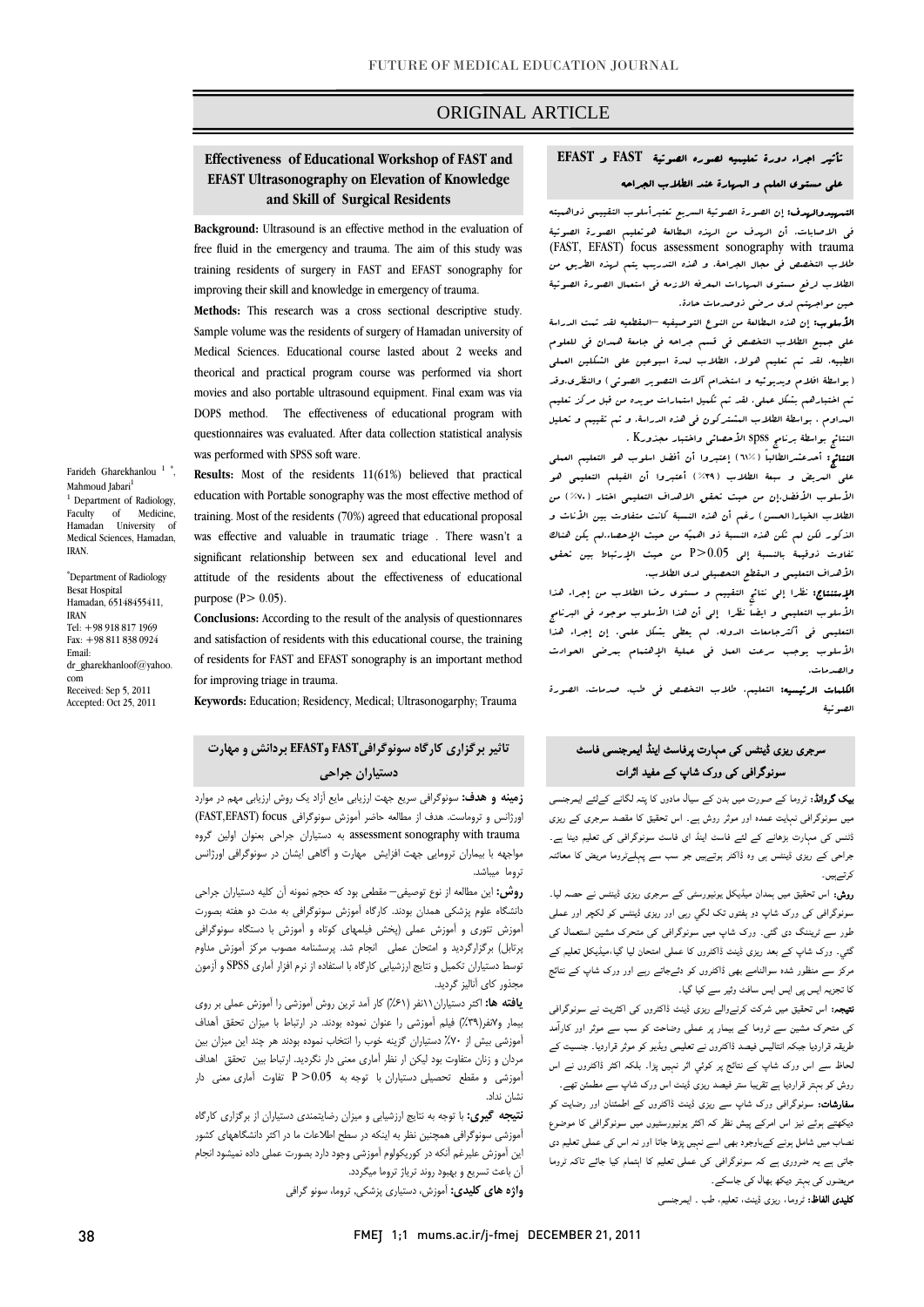#### **INTRODUCTION**

Today, trauma is one of the leading causes of mortality and this is more than obvious that rapid management of traumatic patients is very crucial. In the United states it is measured that thirty percent of these mortalities are preventable (1). The researches focusing on evaluating these patients within the shorter time, so called as "the Golden Hour" phrase, is used to describe the importance of this issue and each minute of delay dramatically affects the final outcome.

Since 1980s ultrasonography has been considered as an important notion in the evaluation of the traumatic patients and this approache called focus assessment with sonography in trauma (FAST) or Bed side sonography. Currently the usability of FAST is widely accepted and recommended (2) and more focus is put on free liquid evaluation (**Hemoperitoneum**) in case of trauma. Within the next years this notion will be extended from **Hemoperitoneum to Pneumoperitoneuman and Pericardial effusion** will be confirmed and Extended FAST (E-FAST) supported (3). Currently utlrasonography is a part of physical examination in traumatic patients and enables the trauma team to diagnose life-threatening bleeding. The advantages of it include: easiness, availability, portability, accuracy and repeatability, and despite diagnostic peritoneal lavage (DPL) it is non-invasive and does not require contrast solution, and does not expose the patient to radiation (2). The FAST technique might be the only method to save the life of the patient and it is possible in unstable patients as well. In many trauma centers, the surgery assistants are the first liners who encounter to traumatic patients. Based on documentations of Secretary of Commission of Medical Education of Ministry of Health of Iran, it is essential to teach FAST to surgery residents (4). But in our evaluation many tertiary hospitals does not follow it. So we decided to train this to the target group by theoretical practical workshops about FAST (bed side) to reach educational objectives, improve the quality of care and skill of residents of surgery. Then we evaluated their satisfaction about these training programs, in case of increment of knowledge and skills.

### **METHODS**

This cross-sectional descriptive study was conducted with

 the participation of all residents of surgery of Hamadan University of Medical Sciences in 2010. At first, the workshop was held for the target group. The syllabus was instructed in theoretical and practical parts. The theoretical part metaded principals or didustors expansion approaches within traumatic patients, sonographic features of free fluid within abdomen, and the practical part, portable ultrasonography device (General Electric model Alfa-RT), applications of FAST and E-FAST on some traumatic patients FAST technique. part included principals of ultrasonography application and presentation of eight educational movie clips about

 Assessment of the residents after the training course was done within the intensive care unit with a portable sonography device by Direct Observation of Procedural efficacy university standard questionnaire for evaluation of continuous medical education programs was offered to participants. The data of the questionnaires was analyzed with SPSS version 13.0, for the evaluation of the relation between year of the study and for obtaining educational objectives, Chi-Square test was used. Skill (DOPS) method. For evaluation of the workshop relationship between gender and satisfaction rate, and the

# **RESULTS**

 The participated residents included 14 males and 4 females. Six, five, four, and three were at the first, second, third ,and forth year of study respectively. All participants filled the questionnaires (response rate was 100%). In case of the most effective method of training, the majority of the most appropriate one while the rest preferred the movie clips part. participants (11 persons, 61.1%) called practical phase, the

 Table 1 shows the relation between obtaining educational objectives and resident satisfaction, and as is showed, most objectives based on focused targets, high potential of multimedia learning, appropriate lectures, quality of movie clips, and selection of applicable content based on needs, demonstrated their satisfaction from these programs. Table study. of the participants, with high ranking the educational 2 shows satisfaction rate of residents in case of year of

 In case of the relation between the obtained educational objectives and gender, the observed difference was not significant  $(P>0.05)$ .

| Table 1. Frequencies of of satisfaction rates about educational objectives among residents (n=18) |             |                                     |                           |  |  |  |  |
|---------------------------------------------------------------------------------------------------|-------------|-------------------------------------|---------------------------|--|--|--|--|
|                                                                                                   | Appropriate | <b>Approximately</b><br>Appropriate | <b>Not</b><br>Appropriate |  |  |  |  |
|                                                                                                   | N(% )       | N(%                                 | N(%                       |  |  |  |  |
| <b>Educational objectives based on focused targets</b>                                            | 13(72.2)    | 5(27.8)                             | 0(0.0)                    |  |  |  |  |
| High potential of multimedia learning                                                             | 15(83.3)    | 3(16.7)                             | 0(0.0)                    |  |  |  |  |
| <b>Appropriate lectures</b>                                                                       | 12(66.6)    | 6(33.3)                             | 0(0.0)                    |  |  |  |  |
| <b>Ouality of movie clips</b>                                                                     | 15(83.3)    | 3(16.7)                             | 0(0.0)                    |  |  |  |  |
| Selection of applicable content based on needs                                                    | 13(72.2)    | 5(27.8)                             | 0(0.0)                    |  |  |  |  |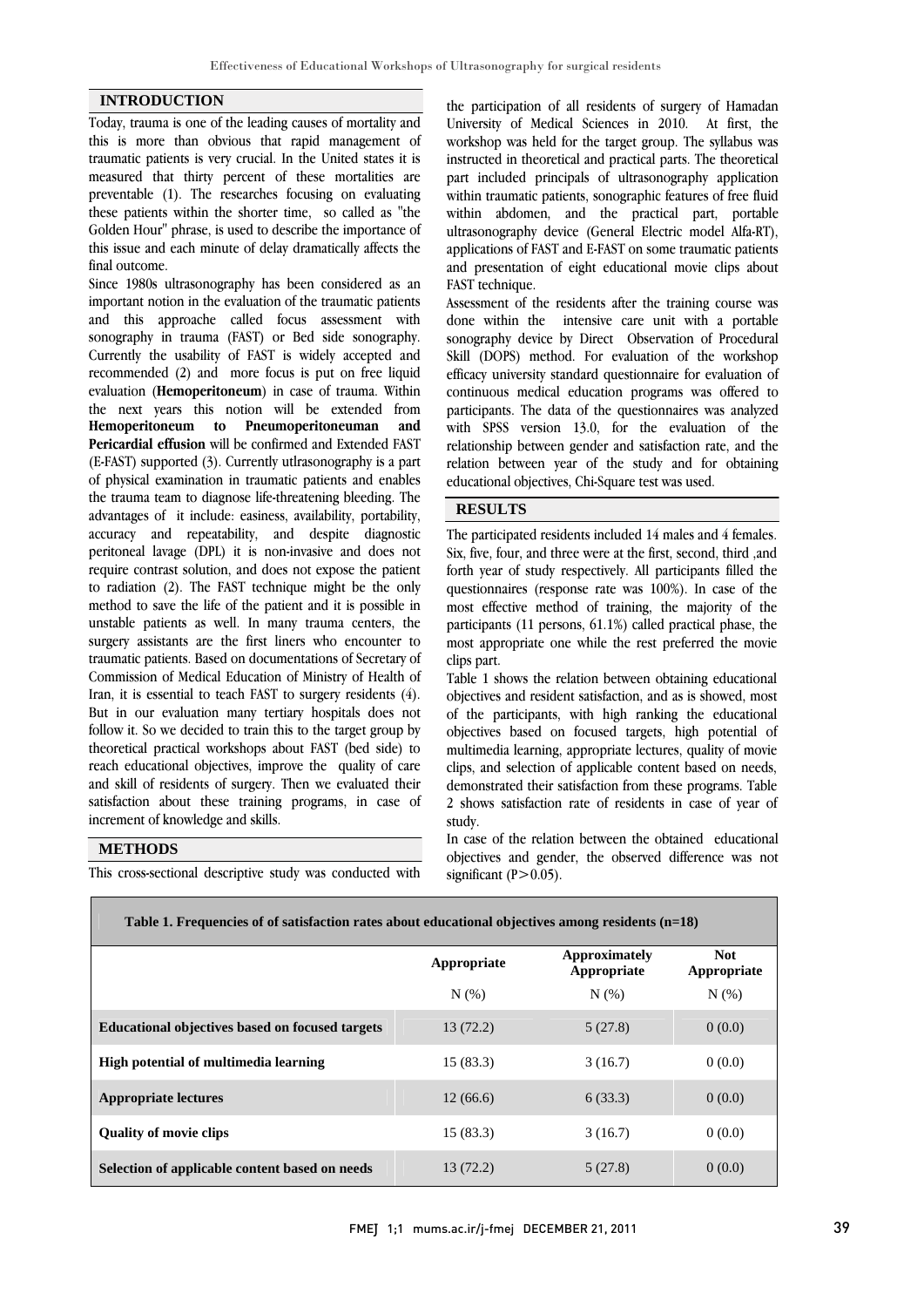l

| Table 2. Frequencies of Satisfaction rates of residents in case of year of study |                              |                        |                     |                              |                            |  |  |
|----------------------------------------------------------------------------------|------------------------------|------------------------|---------------------|------------------------------|----------------------------|--|--|
|                                                                                  | <b>First year</b><br>$N(\%)$ | Second year<br>$N(\%)$ | Third vear<br>N(% ) | <b>Forth year</b><br>$N(\%)$ | <b>P</b> -<br><b>Value</b> |  |  |
| <b>Educational objectives based on</b><br>focused targets                        | 4(66.7)                      | 4(80.0)                | 3(75.0)             | 1(66.7)                      | 0.95                       |  |  |
| High potential of multimedia learning                                            | 2(33.3)                      | 3(60.0)                | 4(100.0)            | 3(100.0)                     | 0.86                       |  |  |
| <b>Appropriate lectures</b>                                                      | 5(83.3)                      | 4(80.0)                | 3(70.0)             | 3(100.0)                     | 0.84                       |  |  |
| <b>Quality of movie clips</b>                                                    | 3(50.0)                      | 3(60.0)                | 4(100.0)            | 3(100.0)                     | 0.45                       |  |  |
| Selection of applicable content based on<br>needs                                | 4(66.7)                      | 4(80.0)                | 3(75.0)             | 3(100.0)                     | 0.72                       |  |  |

**DISCUSSION**

m recent years tradina has been one or the leading causes of mortality and hospitalization in intensive care units. It is known that management of trauma patients need team working and an integrated team approach is recommended (1). In recent years the role of ultrasonography in first line The benefits of this diagnostic method is proved in several In recent years trauma has been one of the leading causes of diagnostic tool is confirming in trauma centers, worldwide. studies.

 In comparison to DPL or laparatomy, as gold standard and ultrasonography sensitivity and specificity of these three  $96.9\%/94-100$ ) respectively. While the last is portable and despite DPL is non-invasive and side effect free (1). Besides, in case of chest trauma, in comparison with CT scan and lying chest X-ray , as gold standard methods, bed side ones  $(27-75%)$  with the same specificity  $(99-100%)$ , and the former is practical in less than few minutes (5). On the other hand, ultrasonography of E-FAST provides a better estimation the size of pnemothorax, as well (6,7) in evaluation of the condition with ultrasonography prohibit development of tension pneumothorax prior to CT-scan (8). As a conclusion FAST is less invasive than DPL and does not require radiation or contrast in comparison to CT-scan, while it is reso expensive and even as accurated that  $(y)$ . In the evaluation of the traumatic patients, FAST algorithm is methods are 87.2%(81-100%), 97.6%(93-100%) and ultrasonography (49-100%) is more sensitive than the other ventilated patients, the positive pressure of ventilation, while it is less expensive and even as accurateas that (9). In known as it is illustrated is figure1 (10).



*Figure 1: FAST Consensus*

 Currently E fast is introduced as an accomplishment of physical examination and reduces patient evaluation time. the reduction of hospital stay and mortality rate is confirmed. In this study, it is suggested that trauma and injury evaluation and therapeutic planning less than four hours, reduced the mortality rate significantly (11). In another study triage and time efficacy in the reduction of In one study on 10107 patients, the importance of time in mortality rate is assessed (12).

֦

 The role of logistics and trained personnel in trauma center is very important. In a study in 2010 it is suggested that delivery of the patients to not-well equipped centers with than 3.8 folds (13). It should be insisted that ultrasonogrpahy is an important skill and mostly operator inexperienced personnel, increased the mortality rate more dependent.

 In annual meetings of Surgery Association of Iran, in pre- purpose (14). In Tehran University, FAST educational workshops were held for the third year surgery residents in Clinical Skill Center of the university. But are these training courses appropriate and enough to achieve appropriate standard of care in case of rapid increment of traumatic conference schedules some workshops were held for this events in recent years across the country?

 Physicians of American College of Emergency Care, after several studies, reported that performing 25-50 times of practice is needed to reach optimum skill of FAST least ten trials of FAST ultrasonography are essential for getting the appropriate skill  $(16,17,18)$ . Australian College of Emergency Care recommends that at least four hours of workshop with clinical assessment is needed (19). In the hour workshop and final evaluation in intensive care unit with DOPS method in some traumatic patients. In the evaluation of the relation between the year of study and educational objectives, there was not a significant difference, although it seems learning from movie clips is ultrasonopgraphy (15). In other studies it is reported that at current study we trained the participants within a three increasing among senior residents.

 Overall, based on the findings of the current study and verbal debates in workshops, the satisfaction rate of residents was high. But commitment and attendance of residents in radiology deparmtnet for continuum of training